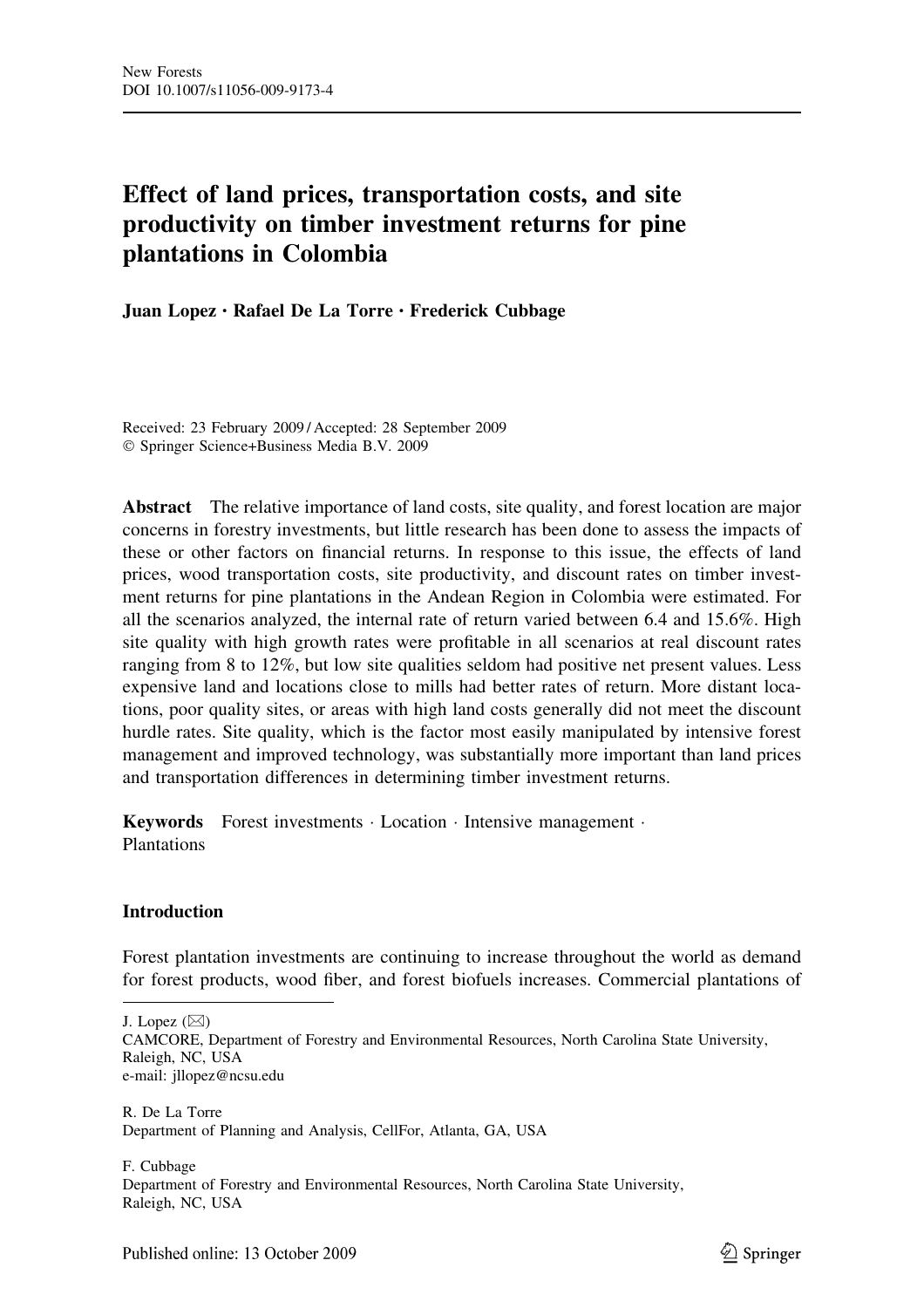pines and eucalypts in the tropics and subtropics continue to expand the most, fulfilling the growing demand for wood products in the global market. Investors are seeking appropriate locations and opportunities for timber investments, and this sector remains comparatively attractive as the stock market and other sectors faltered in late 2008. The rapid increase in many commodity prices such as minerals and food suggests that timber for pulp, paper, and construction may offer related investment opportunities. In fact, timber prices increased significantly in Latin America in the last decade, although this trend has not occurred in the United States.

For example, in 2007, Carter stated that a Merrill Lynch survey identified about \$4 billion of potential net institutional capital inflows into timberland over the next 3– 5 years, representing a 10–11% increase in the \$35–\$40 billion currently invested in the timberland asset class. However, this is only about 0.3% of the approximately \$60 trillion global wealth portfolio. He estimated that there was more than \$10 billion of committed but un-invested capital targeted at the timberland asset class, particularly by many Timberland Investment Management Organizations (TIMOs).

Latin America offers an attractive investment opportunity for investors in particular, with large increases in production and demand in recent decades (Gonzalez et al. 2008), productive land with rapid growth rates at reasonable prices, lower operating costs (Forgach 2008) and good timber prices and better investment returns than North America (Cubbage et al. 2007). Leading TIMO investors such as Harvard, Hancock, Global Forest Partners, and RMK have made significant investments in Latin America, and many others are seeking to do so as well (Forgach 2008). Many other major foreign and domestic investors have sought or made forest land investments in Latin America as well.

This increase in investments prompts many questions about buying and managing forests and the tradeoffs between location, site productivity, and management intensity. Leal (2008) noted the importance of localized markets in Brazil in determining investment returns, while Stape (2008) discussed the returns to intensive silvicilture in Brazil for a variety of exotic timber plantations. Investors are acutely interested in assessing the advantages of such market location and silvicultural opportunities. Furthermore, current forest land owners also are uncertain about the relative merits of making investments in intensive forestry in expensive locations proximate to mills versus less intensive forestry at cheaper, but more distant sites.

Few assessments have analyzed these questions of land quality, location, and silvicultural intensity with empirical data in any country. As a model for further analyses for exotic tropical and subtropical plantations, we estimated the effects of four crucial variables—land prices, wood transportation costs, site quality, and discount rates—on pine plantation returns in Colombia. We could obtain excellent estimates of input costs, silvicultural variation, log hauling rates, and product markets in the country, which provide the bases for answering the questions of location and productivity tradeoffs well.

Research by Sedjo (1999, 2001) established that investments in exotic species timber plantations in the Southern Hemisphere were generally much better than plantation or natural stands in the Northern hemisphere. FAO (2002) and Cubbage et al. (2007) extended this research, calculating the returns on investments on plantation forestry in the Americas. Cubbage et al. (2007) provided information on the net present value, land expectation value and internal rate of return for different forestry species at the stumpage level in different countries. Plantations of exotic species continued to offer much better financial returns than plantations of native species or natural stand management. Other global timber supply models and analysis have consistently shown that the southern hemisphere and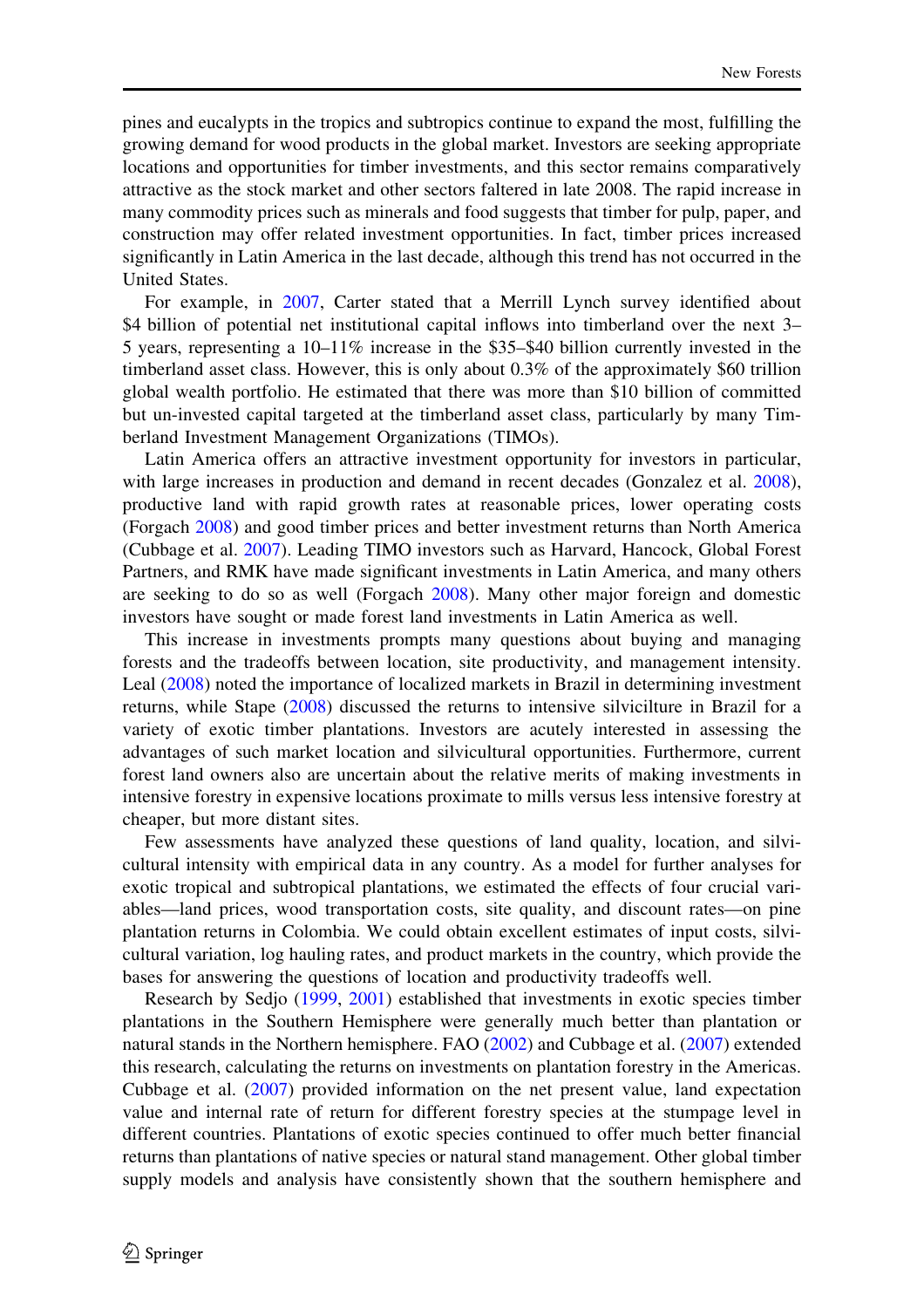Latin America have competitive advantages in timber production and prices (Tomberlin and Buongiorno 2001; Daigneault et al. 2008).

However, none of these studies provide details on the comparative factors of production in determining timber investments returns at specific site quality and field locations. Investors seek to take advantage of these opportunities based on different factor costs in order to receive better profits. This research examined these factors to provide more detailed breakdowns of opportunities for selecting among investment location, quality of land, and management intensity to maximize forest investment returns.

### Methods

This research examined the contribution of land costs, site quality, distance to the mill, and the discount rate on forest investment returns. We analyzed these factors using data on pine plantations in the Andean region of Colombia (Figs. 1, 2). We used different annual growth rates as a reflection of site quality, sales of wood by the tree grower at the mill gate, based on market prices for different forest products, wood transport costs, and bare land costs to calculate the comparative returns to representative forest investments in Colombia.

Colombia was the focus of the study based on our integrated field and analytical experience and professional contacts there, and the ability to gather reliable data on input costs and output prices. Colombia has had substantial new interest in new forest investments, including by existing firms, and has hosted several forest sector investment tours since 2006.

#### Data

We collected data for factor costs and product prices and used discounted cash flow analyses to estimate timber investment returns using a range of input productivity and cost assumptions. Data on forest productivity, typical location and transport distances, costs and prices were collected from a range of foresters and experts in Colombia. The data were checked for accuracy and revised in several iterations of review by these individuals. Data included a range of tree growth, establishment and management costs, and timber product prices of representative pine plantations in Colombia (Table 1). The management regime assumed representative intensive site preparation, tree planting, and other silvicultural practices and costs (fertilization, herbaceous weed control, pruning, and ant control), including two thinnings at 10 and 15 years and a final harvest at 20 years of age. Administration and overhead costs of 20% for the silvicultural regime were included.

Pine trees in the Andean Region of Colombia are typically planted in slopes over 20% at elevations between 1,400 and 2,500 m above sea level. Thus, the harvesting systems considered in this analysis are a combination of skyline harvest system, animal logging and manual labor with a cost varying between \$19 and  $$23/m<sup>3</sup>$ , depending on the harvested product and logging distance. Four ranges of transportation distances from the tract to the mill were examined: (1) 0–50 km, (2) 50–100 km, (3) 100–150 km, and (4) 150–200 km, with corresponding average market transportation costs to a mill location of at \$6.50, \$8.60, \$12.90 and \$14.20/m<sup>3</sup>.

A range of forest land values were considered for this study, with prices changing between \$0 and \$2,000/ha, in increments of \$200. The cost of land used for this analysis was its opportunity cost of capital, including the purchase price at the beginning of the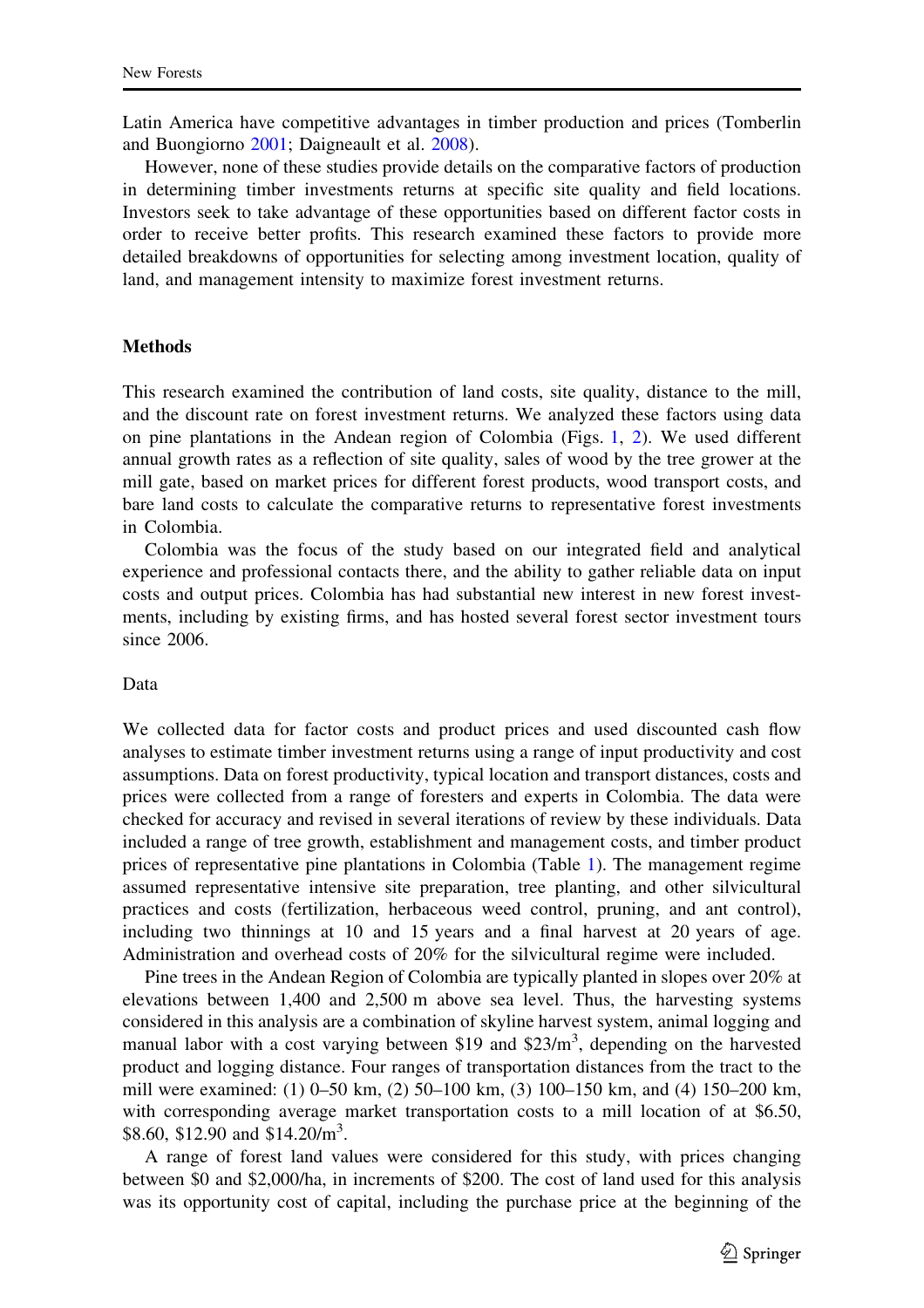

Fig. 1 Map of Colombia http://www.worldcountries.info/Maps/Region/SouthAmerica-450-Colombia.jpg

project and removing it out at the end of the rotation at the same price, at the final harvest age.

The base silviculture for this study assumed intensive management, including thorough site preparation, fertilization when planting, frequent herbicide spraying during the first years of growth, pruning at year five, and two thinnings. Growth rates of pine plantations may be affected by site quality, genetic improvement, and silvicultural practices, which we proxied by a general growth rate per ha per year for three levels of site quality—20, 30, and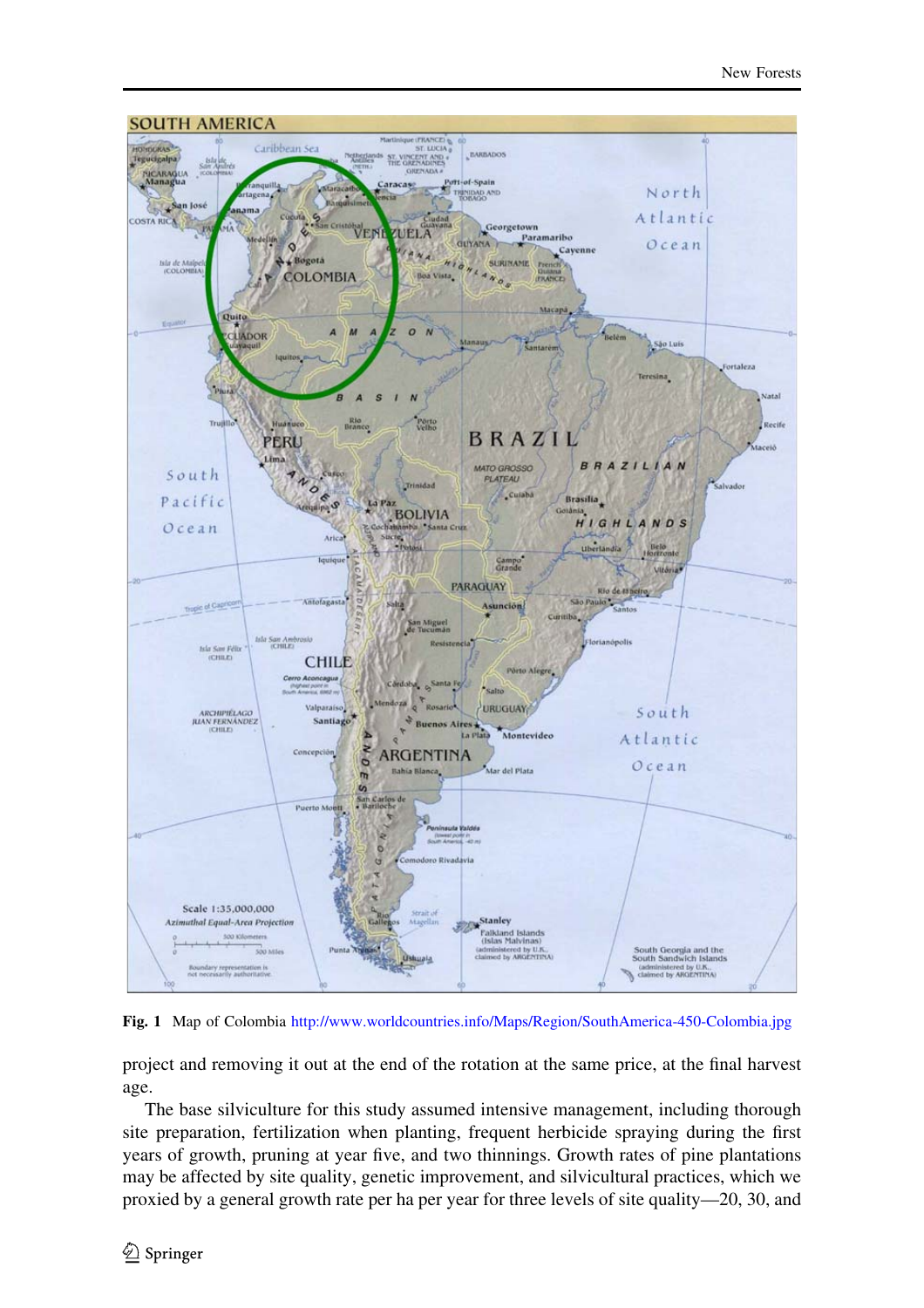

Fig. 2 Map of Andean region of Colombia and zones for commercial plantation production (FAO and CONIF 2006)

40 m<sup>3</sup>/ha/year. Wood volumes were estimated on the local custom of cubic meters, outside bark. One cubic meter is equal to approximately one green ton outside bark.

Forest income was estimated based on harvested wood sales and the typical government economic incentive received by tree growers during the first 5 years of the project (Year1  $$350/ha$ , Year2 = \$94/ha, Year3 = \$66/ha, Year4 = \$42/ha, Year5 = \$80/ha). Mean prices of timber per cubic meter at the mill gate were assumed to be \$33 for pulpwood, \$74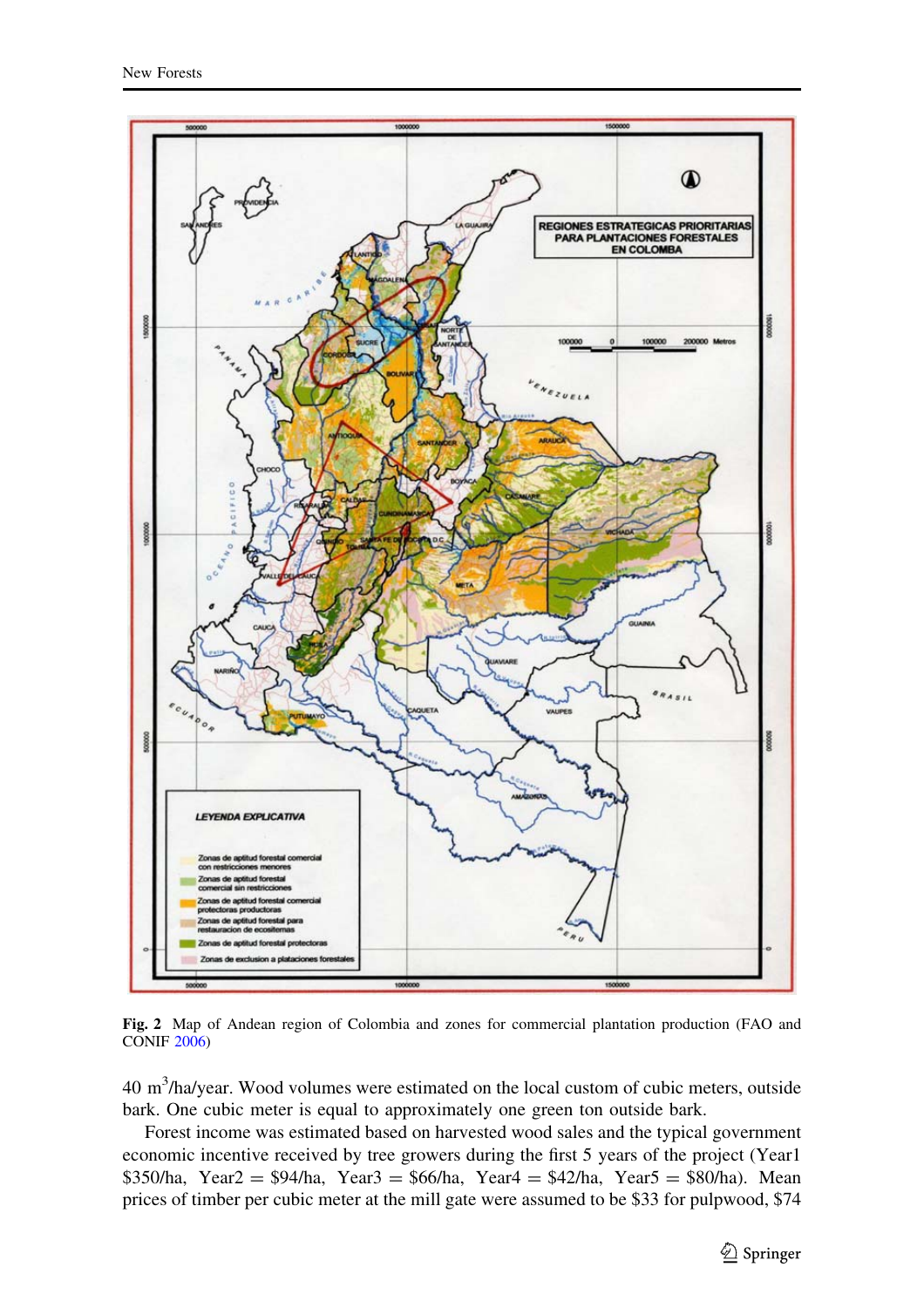| Activity                | Year 0 | Total year 1–20                                |
|-------------------------|--------|------------------------------------------------|
| Site preparation        | 137    |                                                |
| Planting                | 800    |                                                |
| Stand treatment         |        |                                                |
| Ant control             | 32     | 296 (16 Each year)                             |
| Herbicide               | 389    | 546 (Years 1 and 2)                            |
| Pre-commercial thinning |        | 46 (Year 5)                                    |
| Pruning                 |        | 167 (Year 5)                                   |
| Management              |        |                                                |
| Roads and fences        | 102    | 296 (16 Each year) $+ 61$ (years 4, 9, and 14) |
| Fire control/breaks     | 16     | 296 (16 Each year)                             |

Table 1 Establishment and management cost of a typical hectare of pine plantations in Colombia with intensive silviculture (\$/ha)

for wood to be treated, and \$66 for sawtimber. The exchange rate used was US\$1 = Col\$2,252 computed as an average from January 1999 to January 2008 (Banco de la República, Col 2008).

Input costs and timber return prices were held at constant prices throughout the analysis. While both costs and prices may vary, predicting these changes is untenable, and would detract from the analysis and results. Land costs are apt to increase based on historical trends and the opportunities for higher and better use (HBU) sales in developing urban areas, but estimating the trend is moot, so it was not used here.

## Capital budgeting calculations

The input data were entered into spreadsheet and used to calculate net present value (NPV), internal rate of return (IRR), and other capital budgeting results. These were calculated for all the possible combinations of 11 land prices, 4 distances to the mill, and 3 growth rates. Real discount rates of 8, 10 and 12% were used to calculate the NPV. The capital budgeting results were estimated directly with the four factors at each of their different levels.

Then the NPVs were re-calculated with normal distributions of the input assumptions using Monte Carlo simulation with 10,000 iterations (scenarios) to consider variation in input productivity and costs. The distribution characteristics (mean and standard deviation) for each variable (land price, MAI, and distance to the mill) were defined using the same middle value as in the capital budgeting analysis with the following means and standard deviations: land price  $(LP) = $1,000/ha$  and standard deviation  $(SD) = $300/ha$ ; mean annual increment (MAI) = 30 m<sup>3</sup>/ha/year and SD = 10 m<sup>3</sup>/ha/year; and distance to mill  $(DM) = 100$  km and  $SD = 30$  km. For each iteration, the Monte Carlo simulation selected a random value for each variable, based on the defined characteristics, and calculated the corresponding outcome. After all iterations, the probability distribution of possible outcomes was computed assuming the three variables are independent.

Regression analysis of the simulated data was performed using Proc Reg in SAS (SAS 2008) to develop a response surface that would estimate the relative interactions among the three factors that affected net present values. The models were based on the whole preceding data set. They estimated NPV at 8, 10 and 12% discount rates, respectively, as a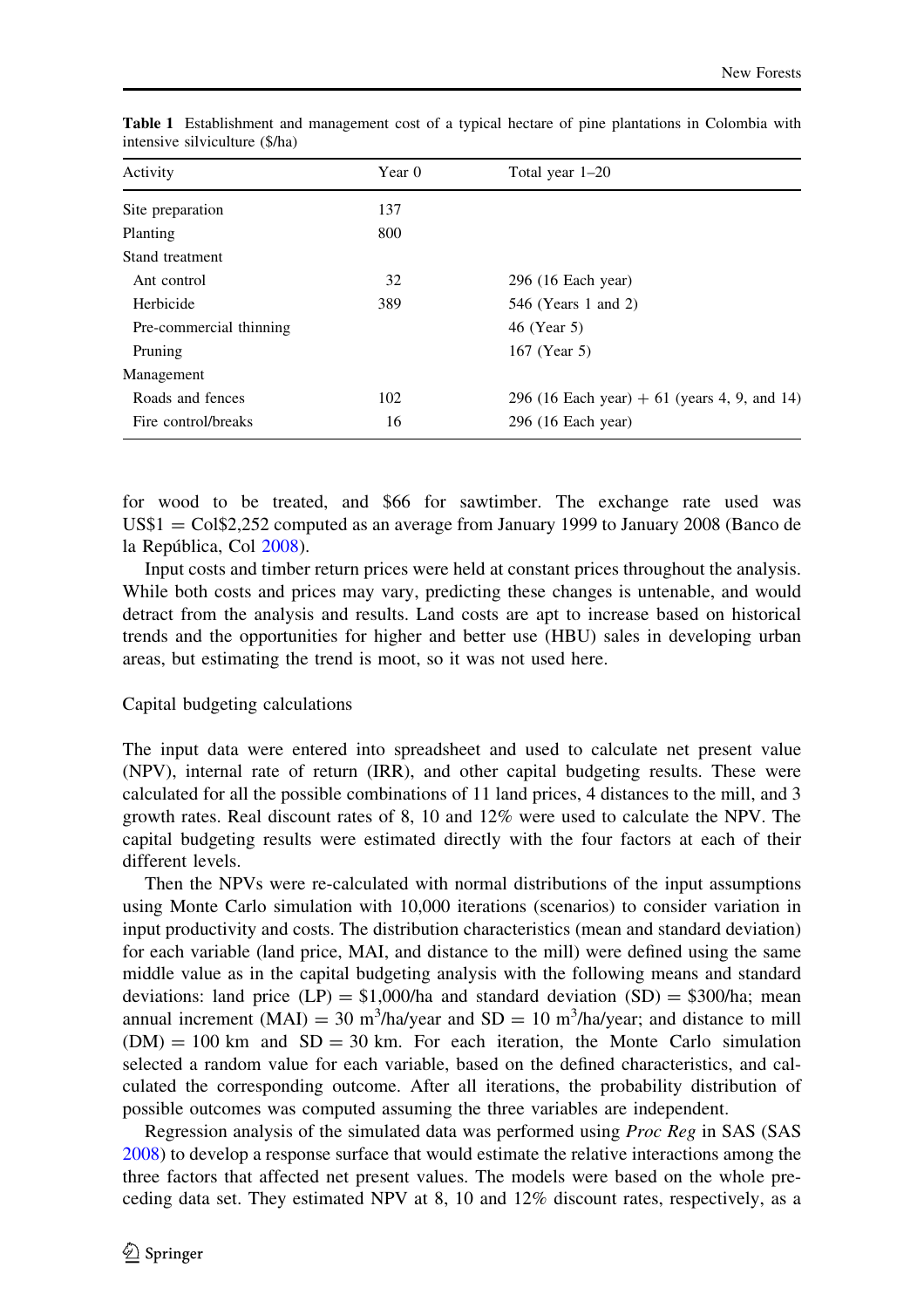function of the mean annual increment (MAI), land price (LP), and the distance to the mill (DM), as shown in Eq. 1.

$$
NPV = \beta_0 + \beta_1 \times MAI + \beta_2 \times LP + \beta_3 \times DM + \varepsilon.
$$
 (1)

The marginal effect of each of these variables on timber returns for pine plantations was estimated as the coefficients of the model. This response surface regression approach provides a means to integrate the relative effect of the different independent variables. The regressions integrate the results of the probabilistic Monte Carlo NPV scenarios, which generate high coefficients of determination.

In addition to the core economic analysis described above, we performed sensitivity analyses on for the basic model to examine the impacts of being unable to plant trees on less productive forest areas, not receiving the state subsidy to plant forest land, or changes in timber prices. The impacts on NPV and IRR were estimated for each of these cases at the base case of \$1,000/ha for the land price.

#### **Results**

The results of the capital budgeting analyses are summarized in Tables 2 and 3, and synthesized in Figs. 3a–c and 4a–d. The tables summarize all the base calculations, and figures provide a means to examine the results holding one factor constant at a given discount rate, and varying the other two. These results provide the basis for the regression analysis that allows comparison of the relative importance of the three principal factors of plantations costs—land, site quality, and transportation.

#### Capital budgeting

Under the assumption of equal growth potential in all land prices, obviously the less expensive land would be more profitable than more expensive land. Less expensive land might be associated with good purchase prices, lower site quality land and growth rates, more rural areas, or greater distance from the mill or an urban area. Figures 3a–c graph the NPVs at a 10% discount rate for different MAI and transport distance levels. The breakeven point on the graphs can be considered the point at which NPVs are positive. At a land price of \$600, NPVs are positive for all MAI levels of 30 or 40 m<sup>3</sup>/ha/year, and MAI  $20 \text{ m}^3$ /ha/year within 50–100 km from a mill. As anticipated, higher price land reduces these breakeven points. A land price of \$1,200/ha makes all MAI 20 land unprofitable at a 10% discount rate, as well as 30 MAI land that located more than 150 km from a mill. Land costs of \$1,800/ha prompt 30 MAI land of greater than 100 km from the mill or more to be unprofitable. Table 2 summarizes these breakeven points in results for major categories.

With a timber investment discount rate of 12%, the profitable distances would change dramatically. The low and mid value land would not be profitable at any distance from the mill because all the NPVs would be negative, while the high valued land with  $40 \text{ m}^3/\text{ha}$ year MAI only would be profitable at distances \75 km from the mill. These results suggest that it is more profitable to buy highly productive more expensive land than low price land with low productivity, despite the initial expense.

When the land cost is zero, the IRR varies between 10.6 and 18.1% among the worst and best case scenarios. At a 10% discount rate, the NPV ranges from \$165/ha with MAI 20 m<sup>3</sup>/ha/year and 200 Km distance, to \$3,595/ha with MAI 40 m<sup>3</sup>/ha/year and less than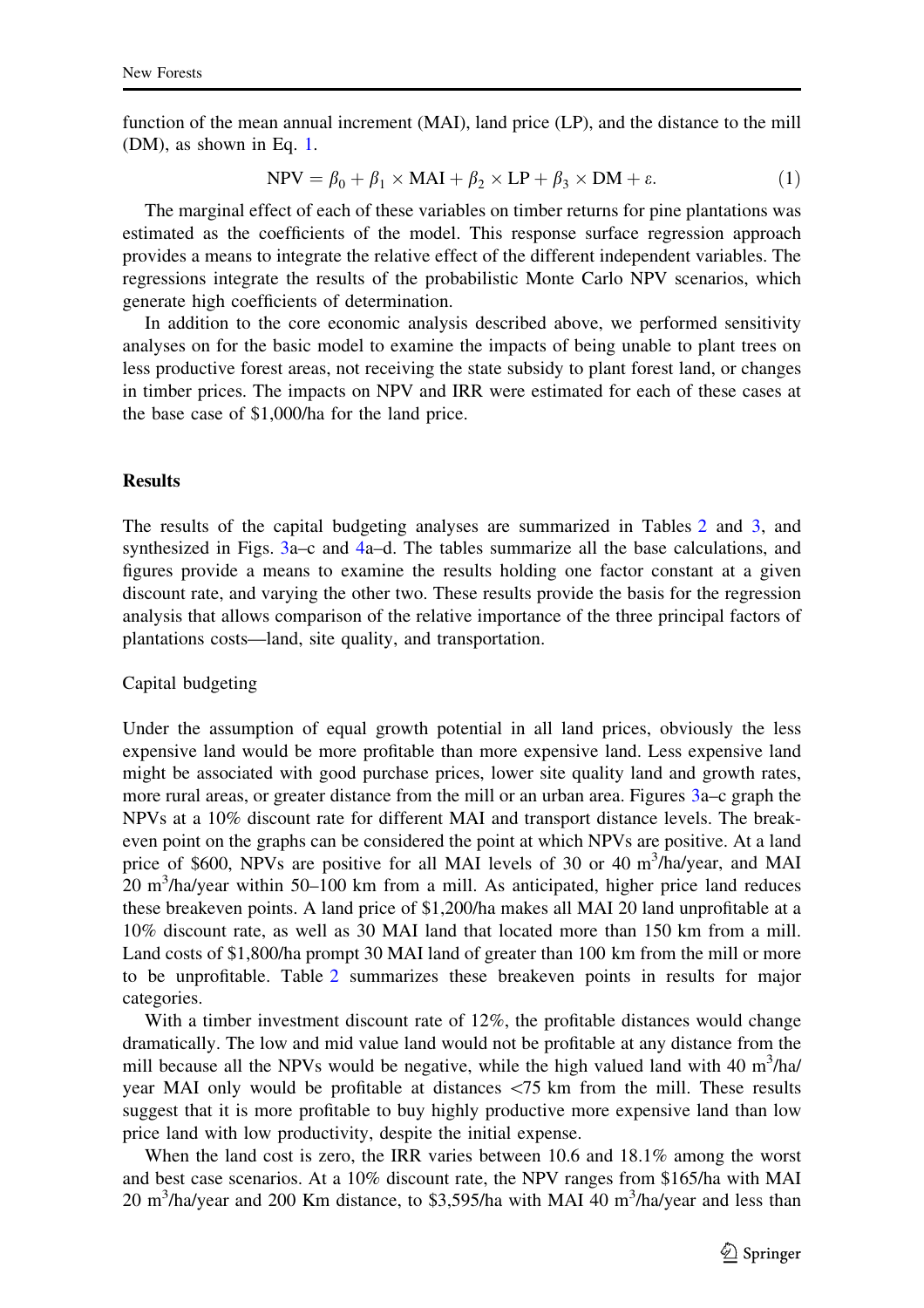|       | Table 2 Net present value at 8, 10 and 12% discount rates for |                   |                           |             | four land prices, three growth rates and four distances from pine plantations to the mill in Colombia, 2008 |                  |                         |                                        |             |                                     |            |                                        |             |
|-------|---------------------------------------------------------------|-------------------|---------------------------|-------------|-------------------------------------------------------------------------------------------------------------|------------------|-------------------------|----------------------------------------|-------------|-------------------------------------|------------|----------------------------------------|-------------|
|       | Land price Mean annual                                        |                   | Distance to the mill (km) |             |                                                                                                             |                  |                         |                                        |             |                                     |            |                                        |             |
| (Sha) | increment (m <sup>3</sup> /ha/year)                           | $(\frac{\$}{na})$ | Net present value at 8%   |             | discount rate                                                                                               | $(\$\text{fha})$ |                         | Net present value at 10% discount rate |             | $(\mathbb{S}/\mathbb{h}\mathbb{a})$ |            | Net present value at 12% discount rate |             |
|       |                                                               | $0 - 50$          | $50 - 100$                | $100 - 150$ | $150 - 200$                                                                                                 | $0 - 50$         | $50 - 100$              | $100 - 150$                            | $150 - 200$ | $0 - 50$                            | $50 - 100$ | $100 - 150$                            | $150 - 200$ |
| 600   | $\overline{c}$                                                | 1,127             | 895                       | 421         | 278                                                                                                         | 170              | $\widehat{\mathcal{L}}$ | (358)                                  | (465)       |                                     | ₩          |                                        |             |
|       | $\Im 0$                                                       | 3,025             | 2,678                     | 1,966       | 1,751                                                                                                       | 1,573            | 1,313                   | 782                                    | 621         | 540                                 | 344        | (58)                                   | $(180)$     |
|       |                                                               | 4,906             | 4,444                     | 3,498       | 3,212                                                                                                       | 2,964            | 2,619                   | 1,911                                  | 1,697       | 1,580                               | 1,319      | 784                                    | 622         |
| 1,000 |                                                               | 733               | 501                       | 27          | (116)                                                                                                       | (251)            | (424)                   | (779)                                  | (886)       |                                     |            |                                        |             |
|       | 30                                                            | 2,631             | 2,283                     | 1,572       | 1,357                                                                                                       |                  | 893                     | 361                                    | 200         | 102                                 | (94)       | (164)                                  | (618)       |
|       |                                                               | 4,512             | 4,050                     | 3,104       | 2,818                                                                                                       | $1,153$<br>2,544 | 2,198                   | 1,491                                  | 1,277       | 1,142                               | 880        | 345                                    | 183         |
| 1,400 | $\Omega$                                                      | 338               | 107                       | (367)       | (511)                                                                                                       | (672)            | (845)                   | (1, 199)                               | (1,306)     |                                     |            |                                        |             |
|       | $\Im 0$                                                       | 2,236             | 1,889                     | 1,178       | 963                                                                                                         | 732              | 472                     | (60)                                   | (220)       | (337)                               | (533)      | (935)                                  | (1,057)     |
|       | $\overline{4}$                                                | 4,118             | 3,656                     | 2,710       | 2,424                                                                                                       | 2,123            | 1,778                   | 1,070                                  | 856         | 703                                 | 442        | (93)                                   | (255)       |
| 1,800 | $\Omega$                                                      | (56)              | (287)                     | (761)       | (905)                                                                                                       | (1,092)          | (1,265)                 | (1,620)                                | (1,727)     |                                     |            |                                        |             |
|       | $\overline{\mathcal{E}}$                                      | 1,842             | 1,495                     | 784         | 569                                                                                                         |                  |                         | (480)                                  | (641)       | (775)                               | (972)      | (1,374)                                | (1,495)     |
|       | $\partial_0$                                                  | 3,724             | 3,262                     | 5<br>2,31   | 2,029                                                                                                       | 1,703            | 1,357                   | 650                                    | 436         | 264                                 |            | (532)                                  | (694)       |
|       | * Negative net present values not included in the Table       |                   |                           |             |                                                                                                             |                  |                         |                                        |             |                                     |            |                                        |             |

New Forests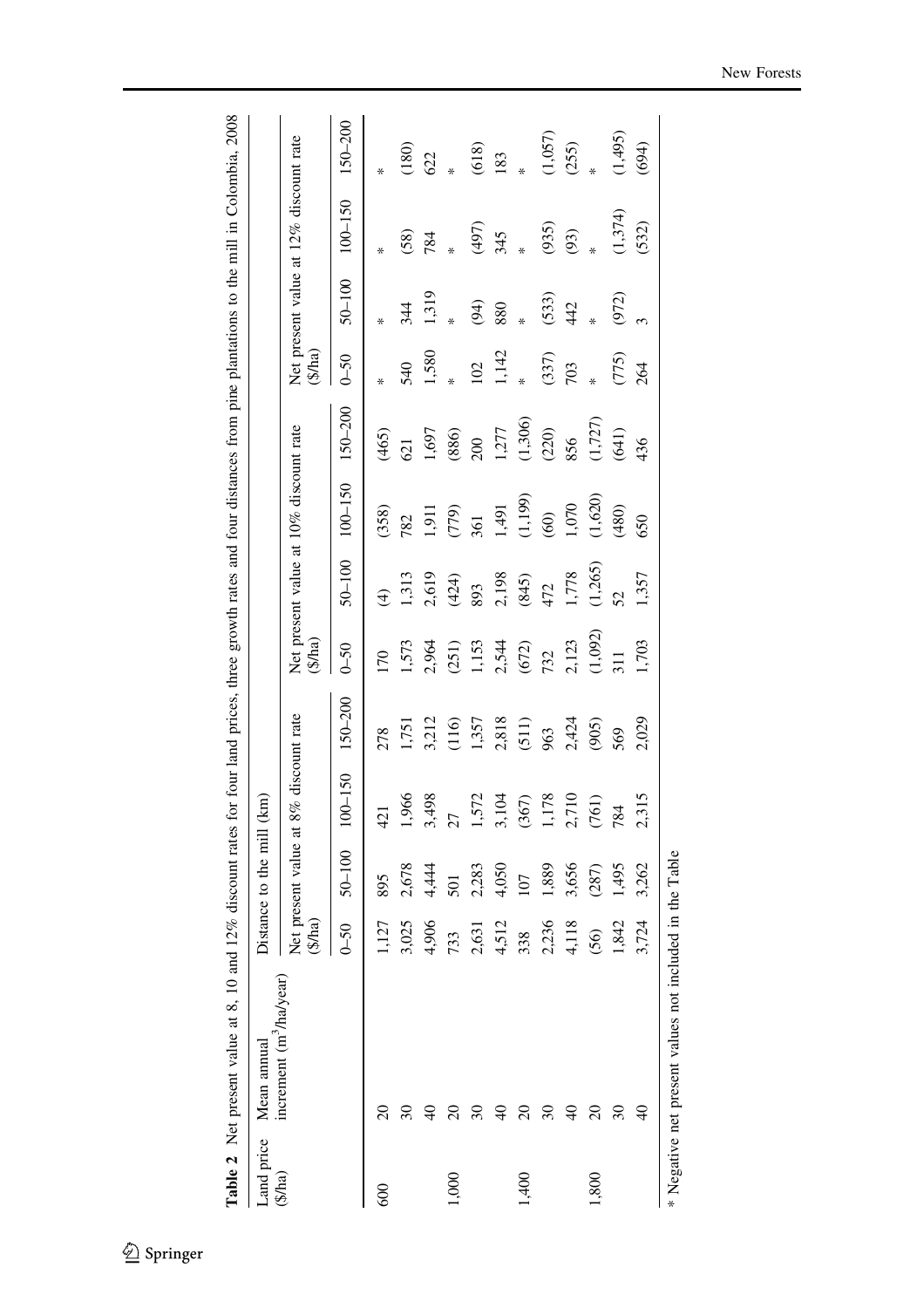| Land price<br>\$/ha) | Mean annual increment<br>(m <sup>3</sup> /ha/year) | IRR $(\%)$ |            |             |         |
|----------------------|----------------------------------------------------|------------|------------|-------------|---------|
|                      | Distance to the mill (km):                         | $0 - 50$   | $50 - 100$ | $100 - 150$ | 150-200 |
| 600                  | 20                                                 | 10.4       | 10.0       | 9.0         | 8.7     |
|                      | 30                                                 | 13.4       | 12.9       | 11.8        | 11.5    |
|                      | 40                                                 | 15.6       | 15.1       | 13.9        | 13.6    |
| 1,000                | 20                                                 | 9.4        | 9.0        | 8.1         | 7.8     |
|                      | 30                                                 | 12.2       | 11.8       | 10.8        | 10.4    |
|                      | 40                                                 | 14.3       | 13.8       | 12.8        | 12.4    |
| 1,400                | 20                                                 | 8.6        | 8.2        | 7.3         | 7.0     |
|                      | 30                                                 | 11.3       | 10.9       | 9.9         | 9.6     |
|                      | 40                                                 | 13.3       | 12.8       | 11.8        | 11.5    |
| 1,800                | 20                                                 | 7.9        | 7.5        | 6.7         | 6.4     |
|                      | 30                                                 | 10.5       | 10.1       | 9.2         | 8.9     |
|                      | 40                                                 | 12.5       | 12.0       | 11.0        | 10.7    |

Table 3 Internal Rate of Return (IRR) for four land prices, three growth rates and four distances of pine plantations to the mill in Colombia, 2008

50 km distance from the mill. If the hurdle rate is 12%, the NPV is negative only in those cases where the MAI is  $\langle 20 \text{ m}^3/\text{h}a/\text{year}$  and the distance from the mill is greater than 100 Km. At 12% the maximum NPV is \$2,238/ha when the MAI is 40 m<sup>3</sup>/ha/year and the distance is  $\lt$  50 km.

Figures 4a–d illustrate the effect of distance from the stands to the mill on the net present value at the 8% discount rate at four land prices and three growth rates. The difference between the first and fourth graphs illustrates the effect of transportation costs on the profitability of the pine stand when wood is sold at mill gate. Tree growers with forest land close to the mills are more profitable than those far from mills. When the distance from the pine stand to the mill is 50 km, the net present value of the project is positive for all possible combinations of land prices and tree growth rates examined at the 8% discount rate, except for one—when land price \$1,800/ha or more.

This means that almost all the timber investments close to a mill would be profitable at 8%, including those with expensive land and low productivity. When the distance increases to 200 km, those timber growers with land productivity below 20 m<sup>3</sup>/ha/year and land value over \$1,000/ha would not receive an 8% rate of return. According to this study, pine stands with growth of 30  $m^3$ /ha/year or more, even in the most expensive land, can be profitable to distances over 200 km from the mill at 8% discount rates.

The increase of discount rates to 10 and 12% significantly decreases the NPV. At the 12% discount rate, all land with productivity of  $\langle 20 \text{ m}^3/\text{h}a/\text{year}$ , independent of the distance, is not profitable. Similarly, pine plantations with mean annual increment of 30  $m<sup>3</sup>/$ ha/year are profitable only in a few cases where land value is \$1,000/ha or less and distance to the mill is less than 50 km (Table 2).

These results are consistent with those observed for the internal rate of return, with higher values when distance to the mill is shorter, land price is lower, and growth rate is higher (Table 3). The IRR varied between 6.4% for the worst-case scenario (150–200 km,  $$1,800/ha$  and 20 m<sup>3</sup>/ha/year) and 15.6% for the best-case scenario (0–50 km, \$600/ha and  $40 \text{ m}^3$ /ha/year).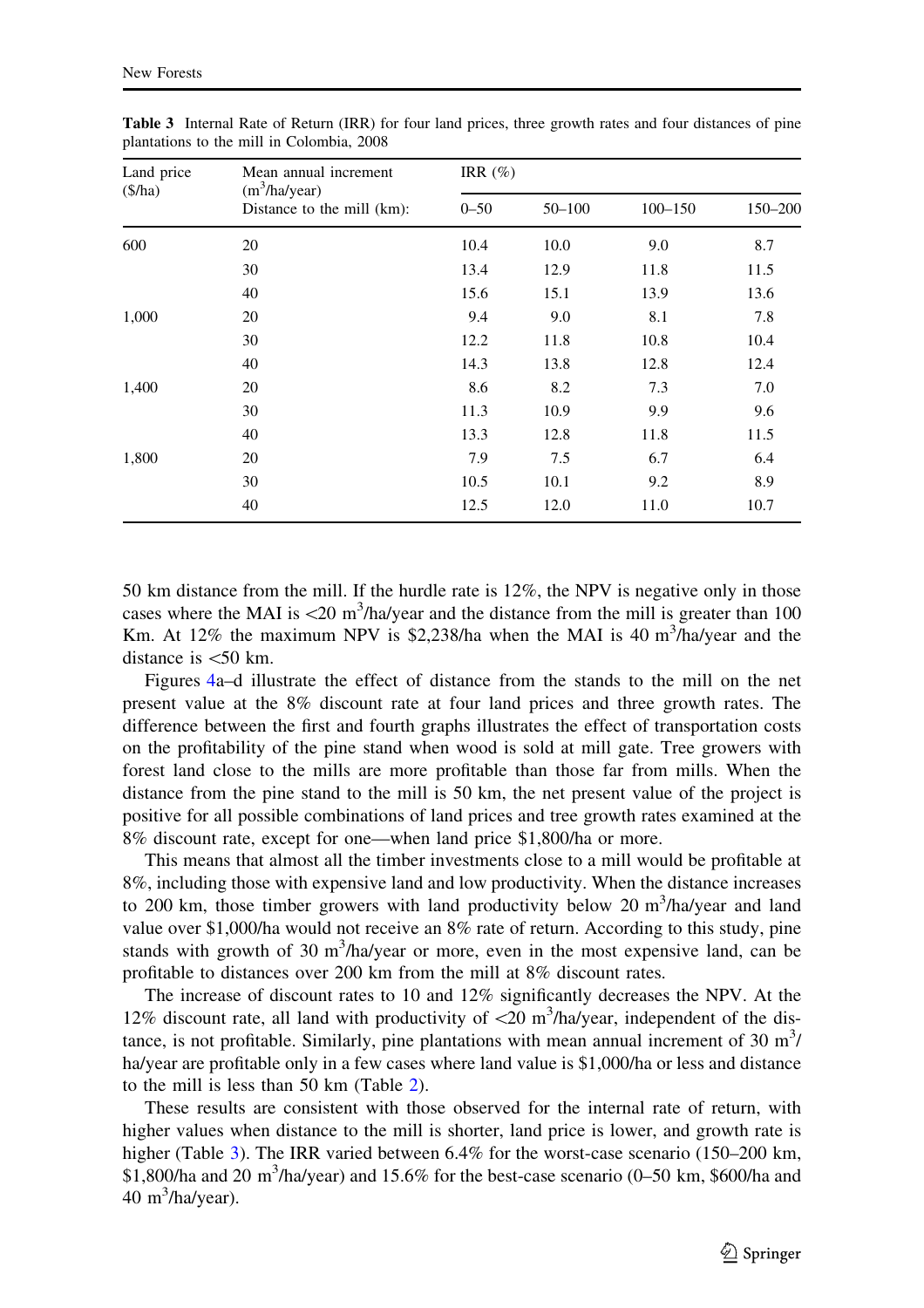

Fig. 3 Change of NPV (10% discount rate) for three growth rates, four distances to the mill and a land price of a \$600/ha, b \$1,200/ha, and c \$1,800/ha

The sensitivity analyses indicated that the relative order of NPVs is quite stable even under the different assumptions. As expected, the NPV decreases if a part of the land is taken out of production, or if the state subsidy for plantations is terminated. Timber price decreases of 10% decreased NPVs moderately as expected, but timber price increases of 10% actually increased NPVs more. A 10% decrease in timber prices decreased NPVs from \$134 to \$467/ha. Conversely, a 10% increase in timber prices had a larger effect, increasing NPVs by \$534–\$867/ha. Removing the state subsidy for pine plantations would be a direct reduction in the NPV for all scenarios since it is the same for each one. If only 70% of the land purchased were available for plantations, due to environmental rules, roads, infrastructure, or losses to pests, disease, fire, or storms, it would reduce the NPV from as much as \$905/ha for the 40  $m^3/ha$ /year site, 50–100 km distance class (from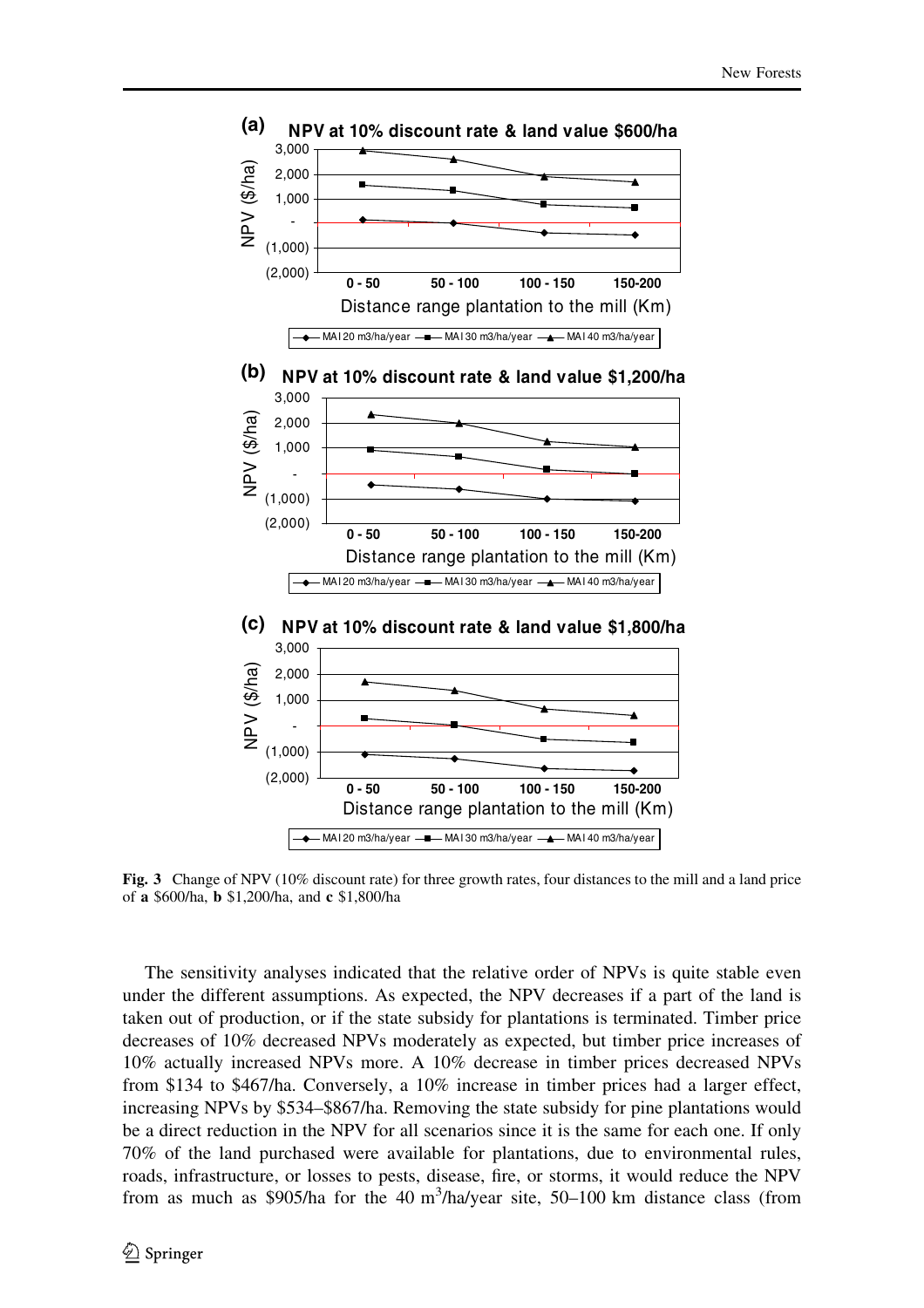

Fig. 4 Change of NPV (8% discount rate) for three growth rates, four land prices and a distance to the mill from a 0 to 50 km, b 50 to 100 km, c 100 to 150 km, and d 150 to 200 km

\$2,198 to \$1,293/ha) to as little as \$118/ha in the 20 m<sup>3</sup>/ha/year site, 50–100 site class  $(from - $424/ to - $542/ha).$ 

#### Relative factor importance

The capital budgeting and Monte Carlo simulation results provided useful information regarding the impacts for three factors of pine plantation wood production—land costs, transportation costs, and site quality. In order to examine the relative magnitude of these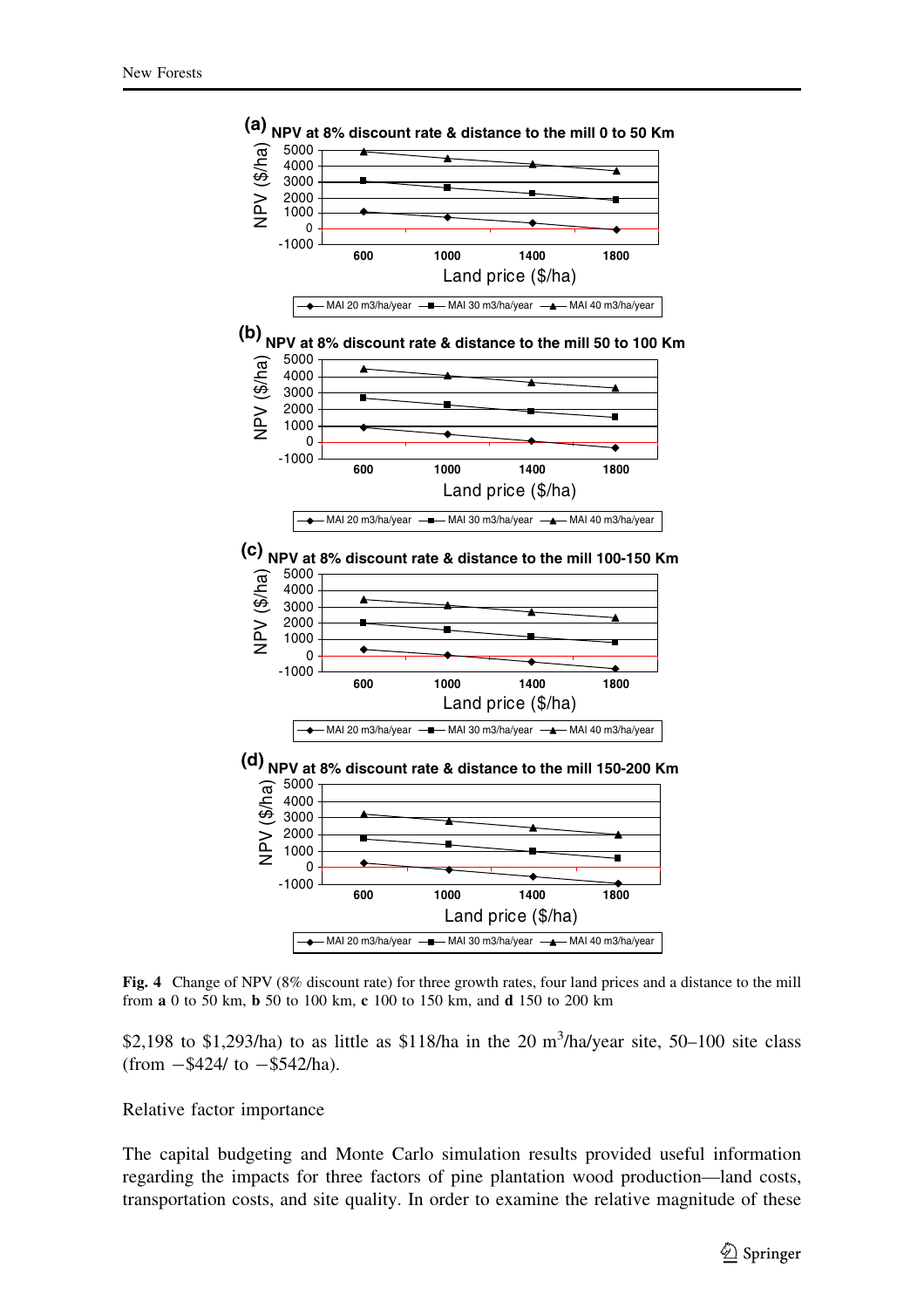costs, we used regression analysis of those results to estimate regression equations and coefficients. One can then compare these coefficients to ensure that they do have the anticipated direction of effects on plantation production financial returns, and more importantly, to determine the relative magnitude of importance of the three factors.

The results of the regression analyses as modeled in Eq. 1 to estimate the NPV at the three discount rates are shown in Table 4.

The model had a high coefficient of determination ( $R^2 > 0.99$ ) due to its basis in simulated data. As expected, the parameters of the model reflect the magnitude of change in the profitability of pine plantations in direct relation to increasing growth, and inverse proportion to increasing land values and transportation costs.

The proportion of the change in NPV associated with the three input factor variables by at their median values is shown in Table 5. At the 10% discount rate, the median land price is \$1,000/ha, median distance to mill is 100 km, and median MAI 30  $m^3/ha$ /year. At the 10% discount rate, the computed contribution to NPV at it the mean value for each factor is:  $-$ \$1,051 for land price;  $-$ \$785 for the distance to the mill; and  $+$ \$3,875 for site quality as measured by MAI. The relative magnitude between these factor coefficients at their mean values indicates their relative importance in determining the NPVs for pine plantations in Colombia.

| Variable                    | Parameter estimate | Standard error | T value   | P >  t  |
|-----------------------------|--------------------|----------------|-----------|---------|
| Discount rate $= 8\%$       |                    |                |           |         |
| Intercept                   | $-1,005.299$       | 7.754          | $-129.64$ | < 0.001 |
| Land price                  | $-0.985$           | 0.004          | $-231.81$ | < 0.001 |
| Distance to mill            | $-10.502$          | 0.039          | $-263.64$ | < 0.001 |
| Mean annual increment (MAI) | 174.860            | 0.164          | 1,062.98  | < 0.001 |
| Discount rate $= 10\%$      |                    |                |           |         |
| Intercept                   | $-1,204.561$       | 5.7991         | 207.72    | < 0.001 |
| Land price                  | $-1.051$           | 0.003          | $-330.70$ | < 0.001 |
| Distance to mill            | $-7.854$           | 0.030          | $-263.64$ | < 0.001 |
| Mean annual increment (MAI) | 129.183            | 0.123          | 1,050.09  | < 0.001 |
| Discount rate $= 12\%$      |                    |                |           |         |
| Intercept                   | $-1,341.932$       | 4.385          | $-306.02$ | < 0.001 |
| Land price                  | $-1.096$           | 0.002          | $-456.05$ | < 0.001 |
| Distance to mill            | $-5.939$           | 0.023          | $-263.64$ | < 0.001 |
| Mean annual increment (MAI) | 96.446             | 0.093          | 1,036.77  | < 0.001 |
|                             |                    |                |           |         |

Table 4 Regression results of factors effect on net present values by discount rate used

Table 5 Effects of land price, site quality, and distance from the mill at median value analyzed on pine plantation investments net present values in Colombia, 2008

| Discount rate |            | Net present value of investment factor at median (\$/ha) |       |
|---------------|------------|----------------------------------------------------------|-------|
|               | Land price | Transportation distance                                  | MAI   |
| 8%            | $-985$     | $-1,050$                                                 | 5,238 |
| $10\%$        | $-1,051$   | $-785$                                                   | 3,875 |
| $12\%$        | $-1,096$   | $-594$                                                   | 2,893 |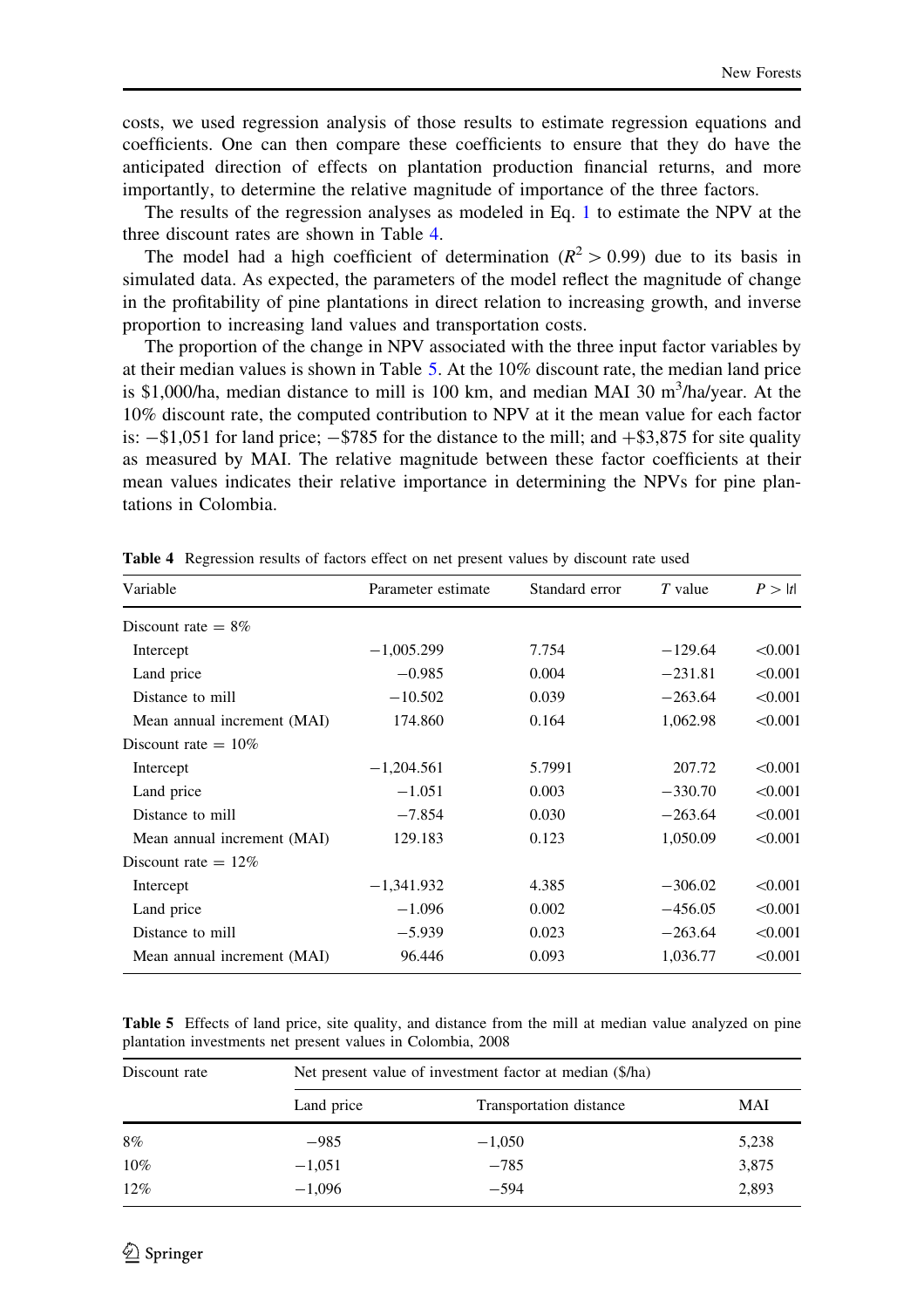The fairly substantial differences in NPV indicate that very achievable differences in site quality—which is subject to silvicultural, genetic, and management manipulation—can make large differences in potential returns to forestry investments, perhaps up to proportionately two to five times as much as land price alone, at a 12–8% discount rate, respectively. And the comparative effect of site productivity is even larger compared to transportation distance, with site quality being more than four times more important in determining NPV than transportation distance at all discount rates. This is certainly encouraging for forest managers and investors, suggesting that management is more important than location alone, even at historically high transport prices as of mid 2008.

## Discussion and conclusions

The results provide new insights about the factors of land costs, site quality, and location that contribute to financial returns from forestry investments in Colombia. They have specific implications about the results for investments in Colombia; provide a useful example for the relative importance of these factors in general; and provide a model for making similar analyses in other regions.

Implications for Colombia forest investments

The calculated marginal effect of site productivity was very large, increasing NPV from two to five times more than land costs, and more than four times transport costs at the median values analyzed. This finding is encouraging for forest investors and land managers. As such, efforts to increase site productivity through technology and better management can yield excellent payoffs, despite potential adverse effects of greater land prices and fuel costs. Higher site quality land can be profitable under most scenarios analyzed except extreme distance and land prices, so there should be considerable potential for continued expansion of forest plantations in Colombia.

The land prices in the Andean region of Colombia, where most of the environmental conditions are adequate for pine plantations, vary widely. Sites close to urban areas and highly productive soils with agricultural aptitude usually have prices of at least \$1,800/ha. Some of this land is used for coffee crops and other agricultural products as well as real estate development and recreational services. Forestry land is frequently located farther from the large consuming centers and/or on poorer soils. The results indicate that investors should obtain more precise information to match land prices with soil productivity. Higher site quality land at cheap prices close to a mill is ideal, but of course often not available. Early investors benefit most from initially low land prices, although our results indicate substantial opportunities for attractive returns remain in Colombia. The NPV and regression analyses indicate that much of the differences of land costs or distant locations can be compensated for increases in site quality, which may be achieved through intensive management.

Traditional pine species planted in the Andes of Colombia like P. patula and P. oocarpa are starting to be replaced at commercial scale by other species with faster growth like P. maximinoi and P. tecunumanii. The amount of genetic improved seeds is still very limited and tree growers keep on using seeds from the natural forest in Central America. Large growth rates of more than  $25 \text{ m}^3$ /ha/year have been reported for the latter two species in Colombia with unimproved seeds (Dvorak et al. 2000a, b). Genetic gains in volume after the first cycle of improvement in pine trees usually vary between 10 and 20%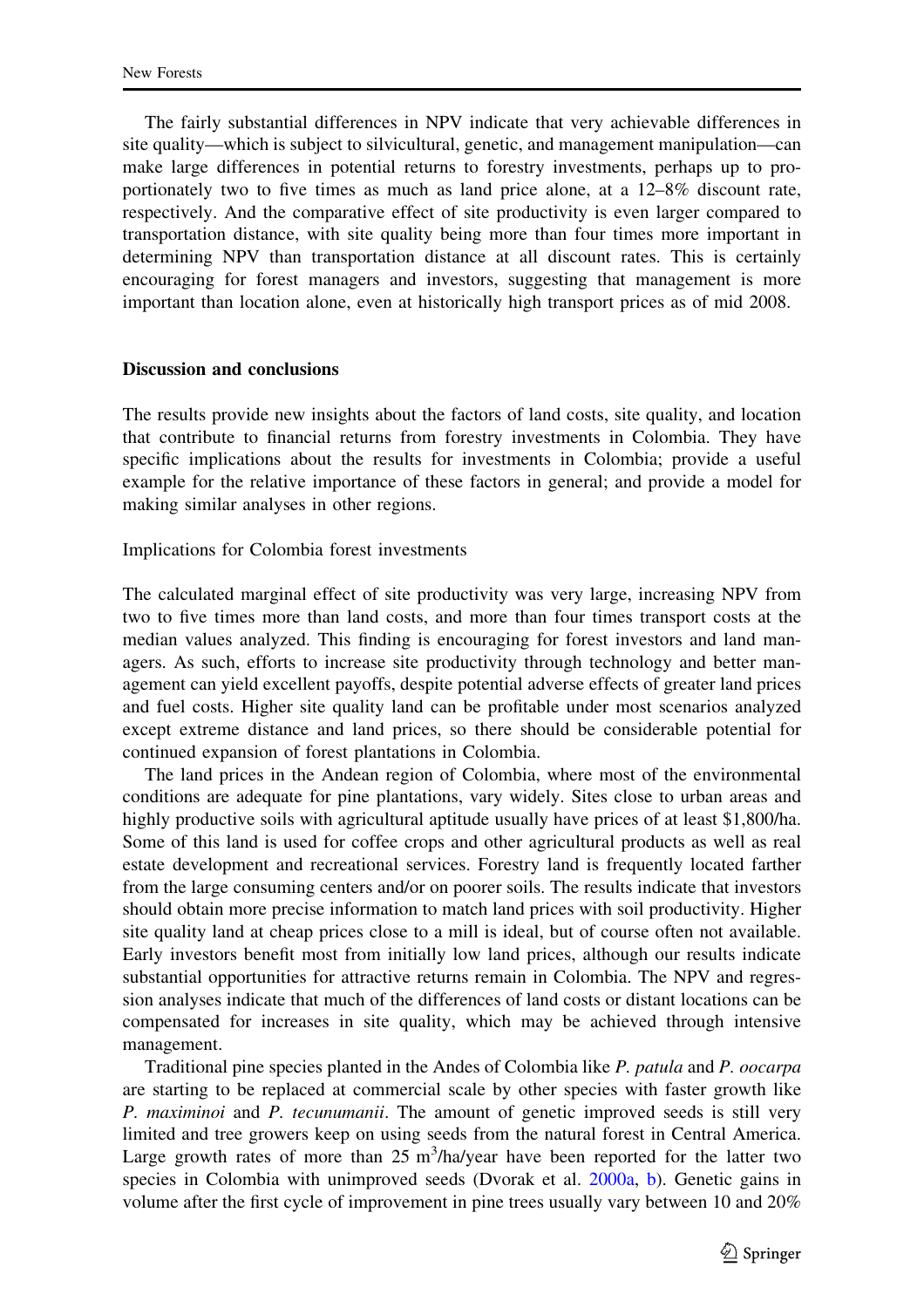(Porterfield 1979; Carlisle and Teich 1978; Talbert et al. 1985; Li et al. 1999). Results of second-generation trials show additional similar gains (Li et al. 1999). We estimated the gain in volume growth from 30 to 40 m<sup>3</sup>/ha/year (33.3%), representing genetic gains obtained with seeds collected in seed orchards after two breeding cycles.

A few tree growers in Colombia own seed orchards for production of genetically improved seeds of pine trees. Most of the seed they produce is for their own use, especially seeds of P. maximinoi and P. tecunumanii. Establishment of new seed orchards and second-generation trials with these species as part of genetic improvement programs is financially attractive for large forestry projects. Our results indicate that small tree growers should buy improved seeds when possible in order to increase their site productivity, even though they may have to pay considerably more for improved seeds and seedlings. Future economic analyses can examine the effects of this and other increased forest management options.

Demand for land by the forest product industry is expected to grow with expansion plans and new investments in forestry projects. Under this expectation it is reasonable to assume that land prices will go up, but that is still uncertain. Availability of land area with forest aptitude is still large in Colombia. According to FAO and CONIF (2006) (National Corporation for Research and Forest Development), Colombia has 4.0 million hectares that can be managed in intensive silviculture programs for commercial plantations in the Caribbean and Andean region (Mendell et al. 2006). A portion of this falls within the land with aptitude for pine plantations. With a fast growing economy and new investments, and expansion of the forest products industry in Colombia, it is possible to assume that expected demand for wood will continue to increase, as well as wood prices.

Relative importance of factors affecting forest plantation investment returns

As noted, all three factors of site quality, land costs, and transportation distance to a mill were important in determining pine plantation investment returns. Of those factors, growth rates, which are the only one that can be changed significantly through management interventions, were the most important, by two to five times as much as the other two production factors. To the extent that these findings are generalizable, similar opportunities may exist in other countries. Cubbage et al. (2007) estimated timber returns and prices for other countries in Latin America, and the input costs we used for the Andean region in Colombia were similar to those countries. The results about the effects of relative factor costs in investment returns in Colombia also should be similar to the case of plantations in other countries, which could be analyzed in future research.

Our calculation of sensitivity analyses also indicated that our results were robust, and comparative ranking among factors affecting returns remained stable regardless of variation in key assumptions. Overall, changes in input costs and output prices affect the magnitude of the NPV results as anticipated, but not the relative relationships among land costs, transportation distance, and site quality. They could in fact be substantial, with the loss of 30% of the land base having the largest negative effect on our results. This would be much greater than the potential for biological pest or climate disasters, which are usually  $\langle 2-\frac{3}{\%}$  for a forest stand in its rotation. On the other hand, the potential for much greater returns also exists if even a moderate 10% increase in timber prices occurs.

The price of oil and gasoline rose dramatically in 2008, and we used transportation costs at the historic high petroleum levels then, of about \$120–\$140 per barrel. Despite recent price decreases, it still seems that petroleum prices will return to relatively high levels or perhaps increase somewhat in the future. Greater prices of fuel and transportation costs will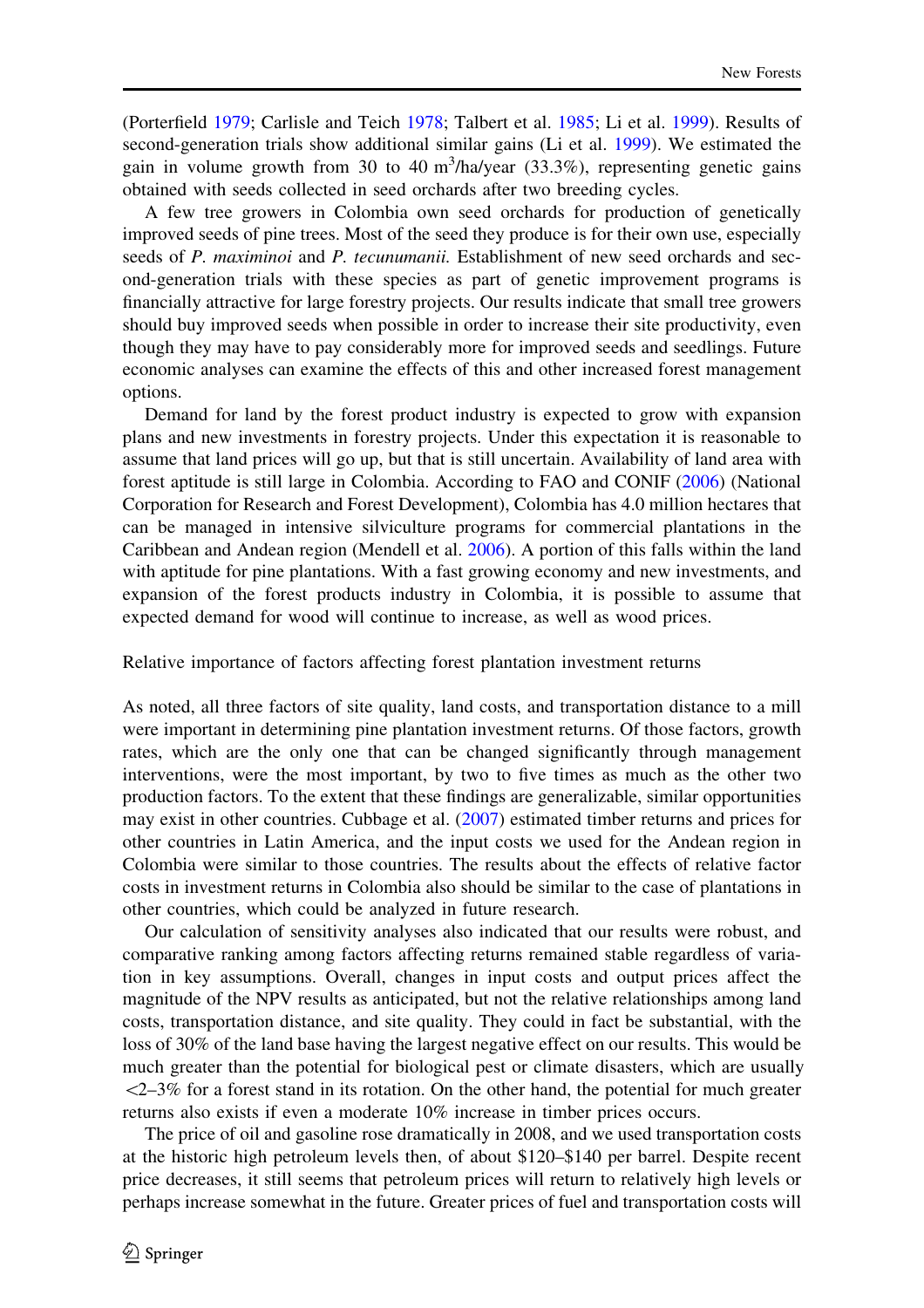affect the profitability of the forest investments. The growth rate of labor cost and fuel prices will have to stay below the growth rate of wood prices to maintain current profitability of plantation forestry. If fuel prices decline, intensive silviculture will be even more financially beneficial—both from the reduced transport costs and reduced fertilizer costs.

This research provides a well grounded comparison of the effects of land prices, distance from markets, and site quality for representative pine species on timber investment returns in Colombia. We used reliable estimates of forest management practices and input costs, so the findings should be accurate and relatively robust. Substantial changes in input costs or market prices could alter these results, but the estimates we used should be representative.

Timber growers owning timberlands close to a manufacturing facility with high productivity will enjoy the most benefits of excellent early investments. However, new investments that improve productivity through improved genetic selection and seedling production and intensive silviculture can achieve high rates of return exceeding most customary discount rates. The results of this analysis demonstrate the benefits of using this approach as the methodological framework for additional forest species in other regions and countries.

#### References

- Banco de la Republica—Colombia (2008) Spot exchange rate. Monthly average data series, information available from 1950. http://www.banrep.gov.co/statistics/sta\_exchange\_d.htm
- Carlisle A, Teich AH (1978) Analysing benefits and costs of tree-breeding programmes. Unasylva 30(119– 120):34–37
- Carter R (2007) Positive dynamics for U.S. timberland investing. Presented at 2nd IQPC timberland investment summit. New York, NY, October
- Cubbage F, Mac Donagh P, Sawinski J, Rubilar R, Donoso P, Ferreira A, Hoeflich V, Morales V, Ferreira G, Balmelli G, Siry J, Baez M, Alvarez J (2007) Timber investment returns for selected plantations and native forests in South America and the Southern United States. New For 33(3):237–255
- Daigneault A, Sohngen B, Sedjo R (2008) Exchange rates and the competitiveness of the United States timber sector in a global economy. For Pol Econ 10(3):108–116
- Dvorak W, Hodge GR, Gutierrez EA, Osorio LF, Malan FS, Stanger T (2000a) Pinus maximinoi. In: Conservation and testing of tropical & subtropical forest tree species by the Camcore Cooperative, Raleigh, North Carolina
- Dvorak W, Hodge GR, Gutierrez EA, Osorio LF, Malan FS, Stanger T (2000b) Pinus tecunumanii. In: Conservation and testing of tropical & subtropical forest tree species by the Camcore Cooperative, Raleigh, North Carolina
- FAO (2002) MELINA (Gmelina arborea) IN CENTRAL AMERICA. Forest plantations working papers. Working paper FP/20. Forestry Department, FAO, Rome (Italy)
- FAO and CONIF (2006) El Manejo Sostenible de los Recursos Forestales. Políticas, Estrategias, Instituciones y Acciones Prioritarias Análisis de País Colombia, Bogotá, p 81
- Forgach J (2008) ''…Why Latin America?'' Presented at the timberland investing Latin America summit. IQPC. São Paulo, Brazil, March
- Gonzalez RW, Saloni D, Dasmohapatra S, Cubbage F (2008) South America: industrial roundwood supply potential. BioResources 3(1):255–269
- Leal J (2008) How to maximize gains and diversify risk in forest investments in Brazil. Presented at the timberland investing Latin America summit. IQPC. São Paulo, Brazil, March
- Li B, McKeand S, Weir R (1999) Tree improvement and sustainable forestry—impact of two cycles of loblolly pine breeding in the U.S.A. For Genet 6:229–234
- Mendell BC, De La Torre R, Sydor T (2006) Timberland investments in South America: a profile of Colombia. Timber Mart-South Market News Quarterly, 3rd Quarter 2006
- Porterfield RL (1979) Southern tree improvement impact on forest products—thoughts on the future. In: Fifteenth southern forest tree improvement conference, Starkville, MS
- SAS Institute Inc (2008) SAS/STAT user's guide. Version 8, 4th edn. Cary, N.C [computer manual]